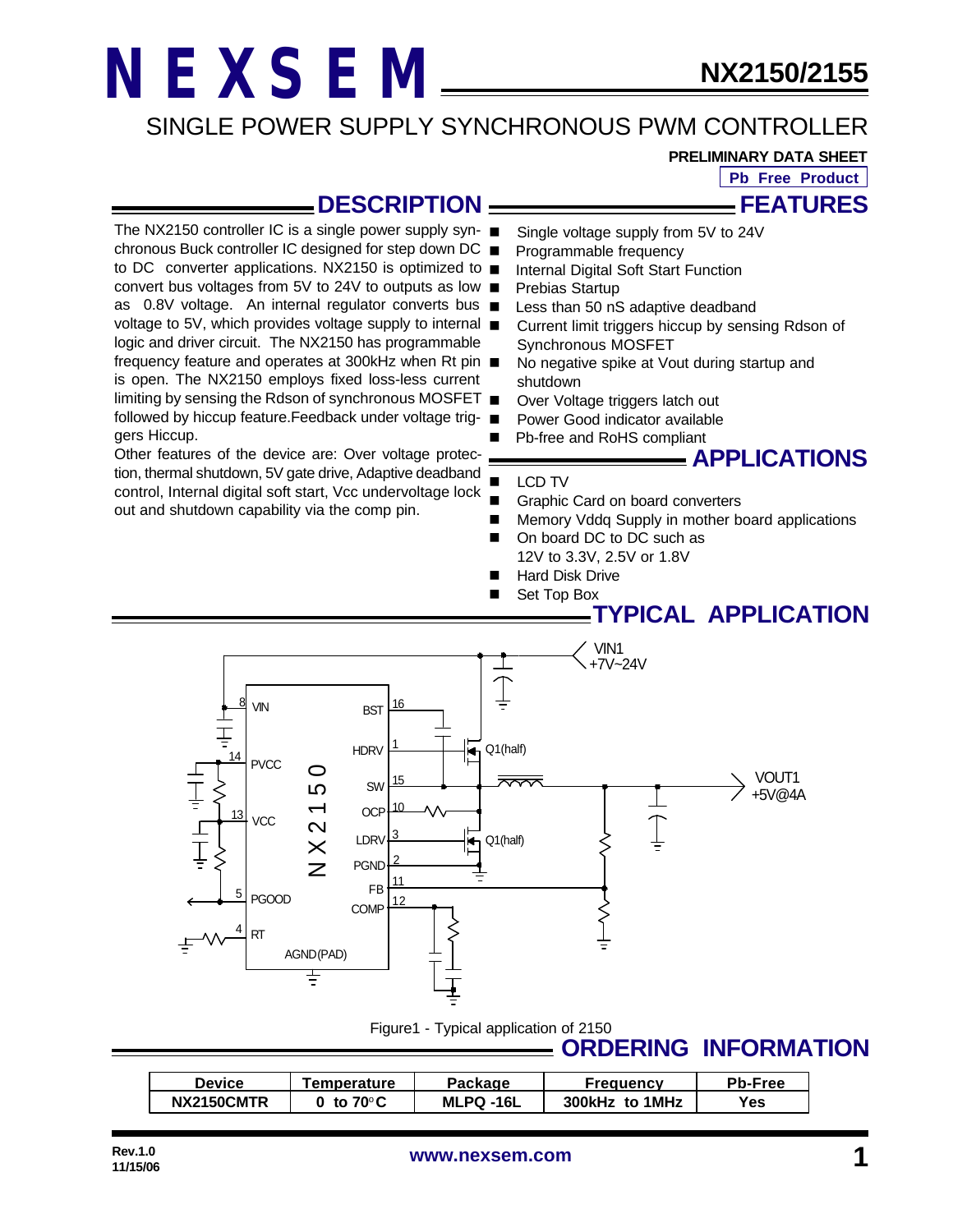

| VCC, PVCC to GND & BST to SW voltage  6.5V           |  |
|------------------------------------------------------|--|
|                                                      |  |
|                                                      |  |
|                                                      |  |
|                                                      |  |
|                                                      |  |
| Operating Junction Temperature Range  -40°C to 125°C |  |

NOTE1: Stresses above those listed in "ABSOLUTE MAXIMUM RATINGS", may cause permanent damage to the device. This is a stress only rating and operation of the device at these or any other conditions above those indicated in the operational sections of this specification is not implied.



#### **ELECTRICAL SPECIFICATIONS**

Unless otherwise specified, these specifications apply over Vcc = 5V, and  $T_A$  = 0 to 70°C. Typical values refer to  $T_A$ = 25oC. Low duty cycle pulse testing is used which keeps junction and case temperatures equal to the ambient temperature.

| <b>PARAMETER</b>                         | <b>SYM</b>                | <b>Test Condition</b>                                                      | Min | <b>TYP</b> | <b>MAX</b> | <b>Units</b> |
|------------------------------------------|---------------------------|----------------------------------------------------------------------------|-----|------------|------------|--------------|
| <b>Reference Voltage</b>                 |                           |                                                                            |     |            |            |              |
| <b>Ref Voltage</b>                       | $V_{REF}$                 | 4.5V <vcc<5.5v< td=""><td></td><td>0.8</td><td></td><td>V</td></vcc<5.5v<> |     | 0.8        |            | V            |
| Ref Voltage line regulation              |                           |                                                                            |     | 0.4        |            | %            |
| <b>Supply Voltage(Vcc)</b>               |                           |                                                                            |     |            |            |              |
| V <sub>CC</sub> Voltage Range            | $V_{\rm CC}$              |                                                                            | 4.5 | 5          | 5.5        | V            |
| V <sub>CC</sub> Supply Current (Static)  | $I_{CC}$ (Static)         | Outputs not switching                                                      |     | 3          |            | mA           |
| V <sub>CC</sub> Supply Current           | $I_{\rm CC}$              | $CLOAD=3300pF FS=300kHz$                                                   |     | 5          |            | mA           |
| (Dynamic)                                | (Dynamic)                 |                                                                            |     |            |            |              |
| Supply Voltage( $V_{\text{BST}}$ )       |                           |                                                                            |     |            |            |              |
| V <sub>BST</sub> Supply Current (Static) | $I_{\text{BST}}$ (Static) | Outputs not switching                                                      |     | 0.15       |            | mA           |
| V <sub>BST</sub> Supply Current          | $I_{\text{BST}}$          | $C_{\text{LOAD}} = 3300pF$ $F_S = 300kHz$                                  |     | 5          |            | mA           |
| (Dynamic)                                | (Dynamic)                 |                                                                            |     |            |            |              |
| <b>Under Voltage Lockout</b>             |                           |                                                                            |     |            |            |              |
| $V_{CC}$ -Threshold                      | $V_{\text{CC}}$ _UVLO     | $V_{\text{CC}}$ Rising                                                     |     | 4.2        |            | V            |
| $V_{CC}$ -Hysteresis                     | $V_{CC}$ Hyst             | $V_{CC}$ Falling                                                           |     | 0.22       |            | $\vee$       |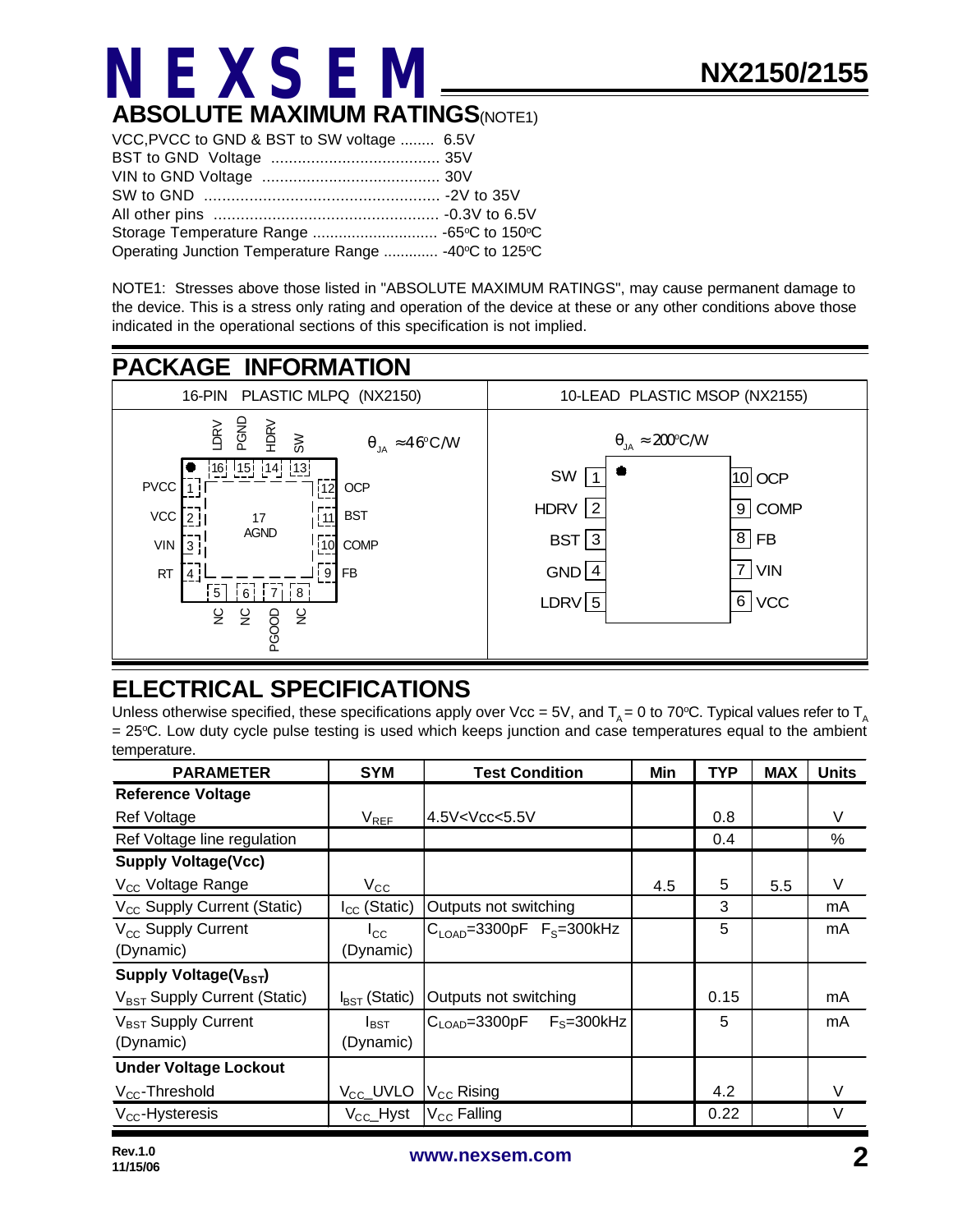| <b>PARAMETER</b>                      | <b>SYM</b>                 | <b>Test Condition</b>   | Min | <b>TYP</b>     | <b>MAX</b>  | <b>Units</b> |
|---------------------------------------|----------------------------|-------------------------|-----|----------------|-------------|--------------|
| <b>Supply Voltage(Vin)</b>            |                            |                         |     |                |             |              |
| V <sub>in</sub> Voltage Range         | $V_{\sf in}$               |                         | 4.7 |                | 25          | V            |
| Input Voltage Current                 |                            | $Vin=24V$               |     | 24             | 40          | uA           |
| <b>Vin UVLO</b>                       |                            |                         |     |                |             |              |
| $V_{in}$ -Threshold                   | $V_{in}$ _UVLO             | $V_{CC}$ Rising         |     | 4.5            |             | V            |
| $V_{in}$ -Hysteresis                  | $V_{in}$ Hyst              | V <sub>CC</sub> Falling |     | 0.5            |             | V            |
| SS                                    |                            |                         |     |                |             |              |
| Soft Start time                       | <b>Tss</b>                 | Fsw=300Khz              |     | 3.4            |             | mS           |
| <b>Oscillator (Rt)</b>                |                            |                         |     |                |             |              |
| Frequency                             | $F_S$                      | $Rt=$                   |     | 300            |             | kHz          |
| Ramp-Amplitude Voltage                | $V_{RAMP}$                 |                         |     | 1.6            |             | $\vee$       |
| Max Duty Cycle                        |                            |                         |     | 84             |             | $\%$         |
| Min Duty Cycle                        |                            |                         |     |                | $\mathbf 0$ | $\%$         |
| <b>Error Amplifiers</b>               |                            |                         |     |                |             |              |
| Transconductance                      |                            |                         |     | 2000           |             | umho         |
| Input Bias Current                    | Ib                         |                         |     | 10             |             | nA           |
| Comp SD Threshold                     |                            |                         |     | 0.3            |             | $\vee$       |
| <b>FBUVLO</b>                         |                            |                         |     |                |             |              |
| Feedback UVLO threshold               |                            | percent of nominal      | 65  | 70             | 75          | $\%$         |
| High Side Driver( $C_1 = 2200pF$ )    |                            |                         |     |                |             |              |
| Output Impedance, Sourcing            | $R_{source}$ (Hdrv)        | $I=200mA$               |     | 1.9            |             | ohm          |
| Output Impedance, Sinking             | $R_{sink}(Hdrv)$           | $I=200mA$               |     | 1.7            |             | ohm          |
| <b>Sourcing Current</b>               | I <sub>source</sub> (Hdrv) |                         |     | 1              |             | A            |
| <b>Sinking Current</b>                | $I_{sink}(H$ drv $)$       |                         |     | 1.2            |             | A            |
| <b>Rise Time</b>                      | THdrv(Rise)                |                         |     | 14             |             | ns           |
| <b>Fall Time</b>                      | THdrv(Fall)                |                         |     | 17             |             | ns           |
| Deadband Time                         | Tdead(L to                 | Ldrv going Low to Hdrv  |     | 30             |             | ns           |
|                                       | H)                         | going High, 10%-10%     |     |                |             |              |
| Low Side Driver ( $C_L$ =2200pF)      |                            |                         |     |                |             |              |
| Output Impedance, Sourcing<br>Current | $R_{source}$ (Ldrv)        | $I=200mA$               |     | 1.9            |             | ohm          |
| Output Impedance, Sinking             | $R_{sink}(Ldrv)$           | $I=200mA$               |     | 1              |             | ohm          |
| Current                               |                            |                         |     |                |             |              |
| <b>Sourcing Current</b>               | $I_{source}$ (Ldrv)        |                         |     | $\mathbf{1}$   |             | A            |
| <b>Sinking Current</b>                | $I_{sink}(Ldrv)$           |                         |     | $\overline{2}$ |             | A            |
| <b>Rise Time</b>                      | TLdrv(Rise)                |                         |     | 13             |             | ns           |
| <b>Fall Time</b>                      | TLdrv(Fall)                |                         |     | 12             |             | ns           |
| Deadband Time                         | Tdead(H to                 | SW going Low to Ldrv    |     | 10             |             | ns           |
| <b>OCP</b>                            | $\Box$                     | going High, 10% to 10%  |     |                |             |              |
| <b>OCP</b> current                    |                            |                         |     | 32             |             | <u>uA</u>    |
| <b>Power Good(Pgood)</b>              |                            |                         |     |                |             |              |
| Threshold Voltage as % of Vref        |                            | FB ramping up           |     | 90             |             | %            |
| <b>Hysteresis</b>                     |                            |                         |     | 5              |             | $\%$         |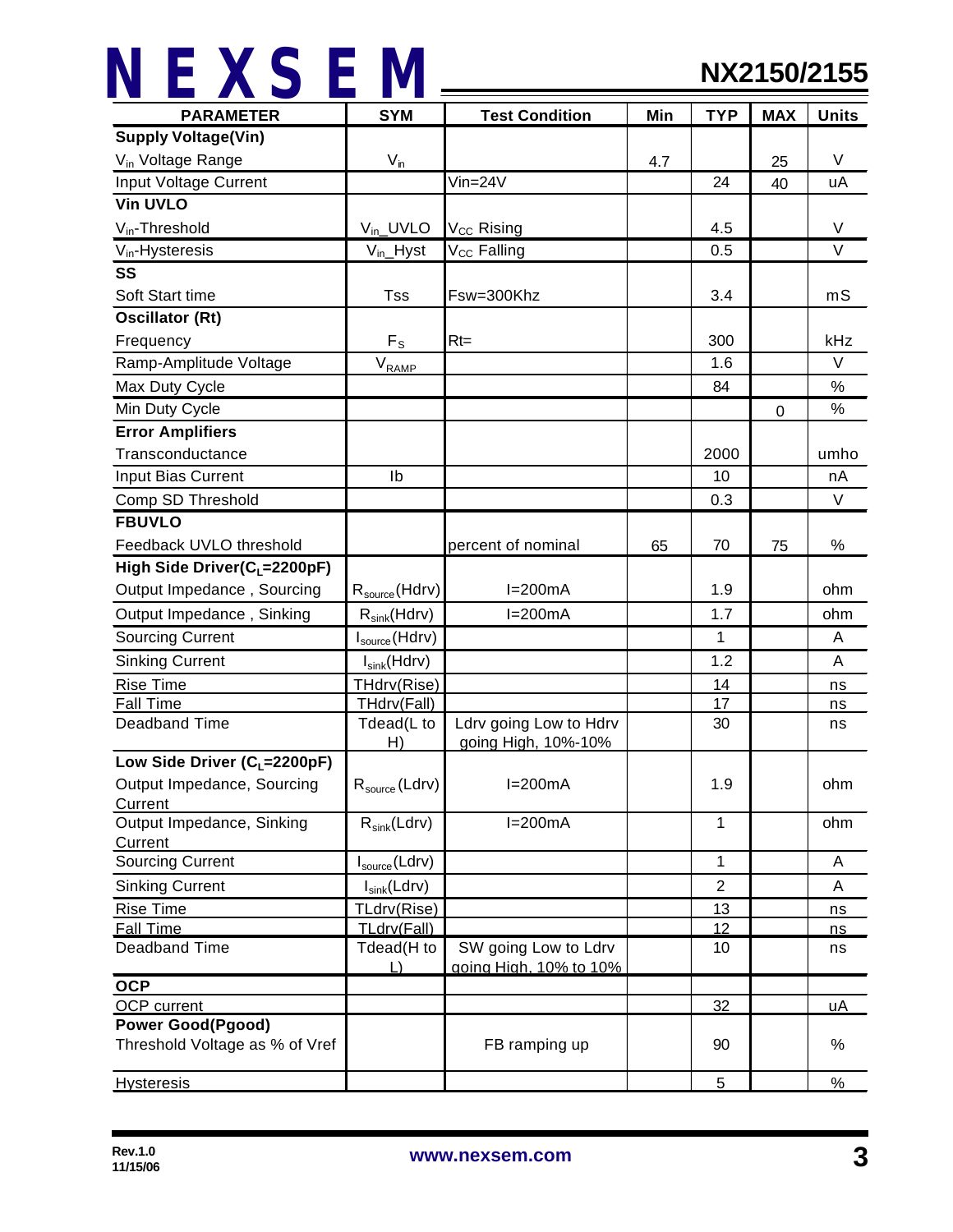| <b>PARAMETER</b>        | <b>SYM</b> | <b>Test Condition</b> | Min | <b>TYP</b> | <b>MAX</b> | <b>Units</b> |
|-------------------------|------------|-----------------------|-----|------------|------------|--------------|
| <b>Over Voltage</b>     |            |                       |     |            |            |              |
| Over Voltage Trip Point |            |                       | 115 | 120        |            | %Vref        |
| <b>Hysteresis</b>       |            |                       |     | 8          |            | %Vref        |
| Over Voltage Delay      |            |                       |     | ◠          |            | cycle        |
| Over temperature        |            |                       |     |            |            |              |
| Threshold               |            |                       |     | 150        |            | $^{\circ}C$  |
| <b>Hysteresis</b>       |            |                       |     | 20         |            | $\sim$       |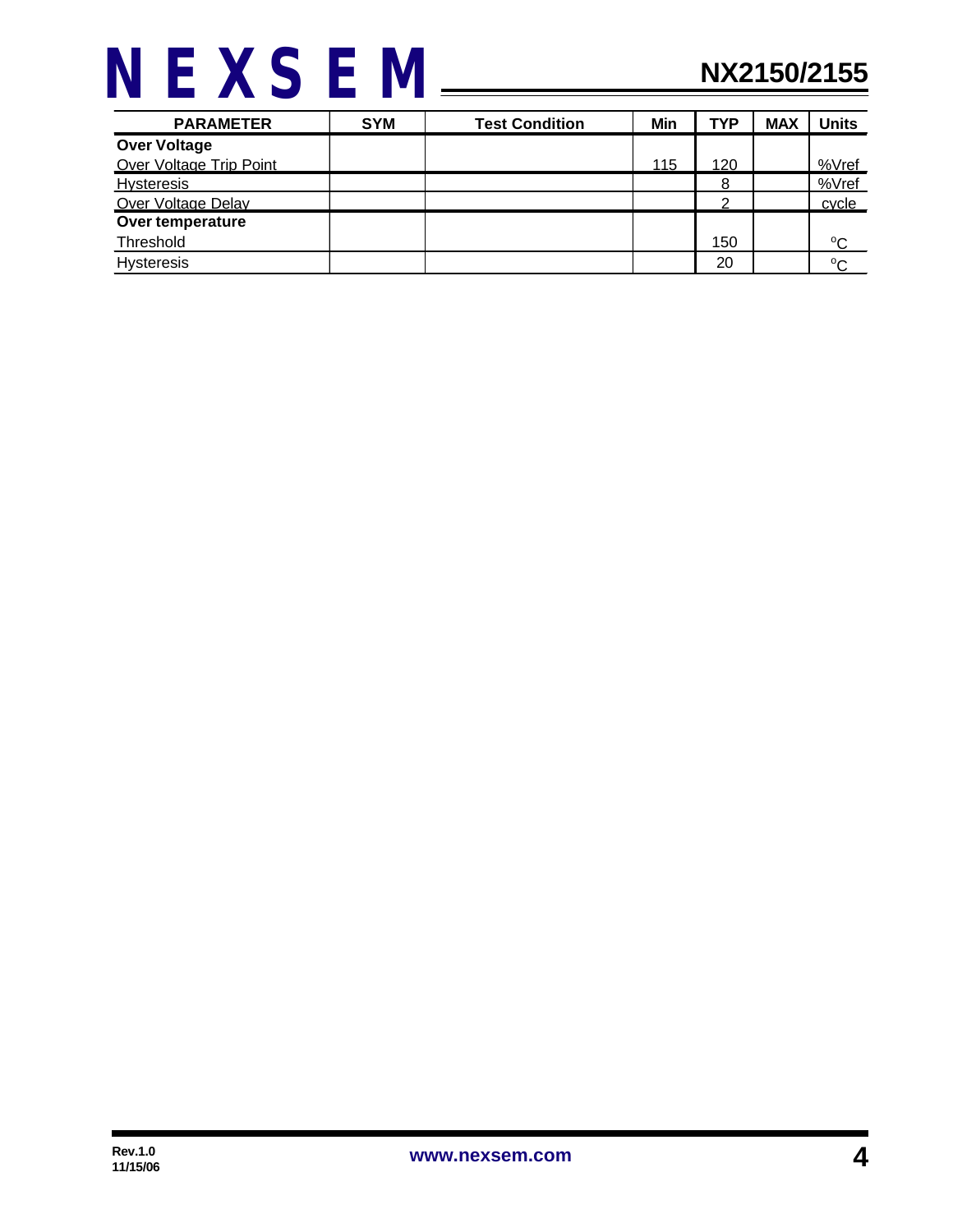#### **PIN DESCRIPTIONS**

| PIN#           | <b>PIN SYMBOL</b> | <b>PIN DESCRIPTION</b>                                                                                                                                                                                                                                                                                                                       |
|----------------|-------------------|----------------------------------------------------------------------------------------------------------------------------------------------------------------------------------------------------------------------------------------------------------------------------------------------------------------------------------------------|
| 1              | <b>PVCC</b>       | An internal 5V regulator provides this supply voltage for the low side fet drivers.<br>A high frequency 1uF ceramic cap must be connected from this pin to the<br>PGND pin as close as possible                                                                                                                                              |
| $\overline{2}$ | <b>VCC</b>        | Supply voltage for the internal logic circuit. A 1uF high frequency ceramic capaci-<br>tor must be connected from this pin to GND pin.                                                                                                                                                                                                       |
| 3              | <b>VIN</b>        | Voltage supply for the internal 5V regulator.                                                                                                                                                                                                                                                                                                |
| 4              | <b>RT</b>         | Oscillator's frequency can be set by using an external resistor from this pin to<br>GND. When RT pin is open, the frequency is 200kHz.                                                                                                                                                                                                       |
| $\overline{7}$ | <b>PGOOD</b>      | An open drain output that requires a pull up resistor to Vcc or a voltage lower<br>than Vcc. When FB pin reaches 90% of the reference voltage PGOOD transi-<br>tions from LO to HI state.                                                                                                                                                    |
| 9              | FB                | This pin is the error amplifier inverting input. This pin is also connected to the<br>output UVLO comparator. When this pin falls below 5.6V, both HDRV and LDRV<br>outputs are in hiccup.                                                                                                                                                   |
| 10             | <b>COMP</b>       | This pin is the output of the error amplifier and together with FB pin is used to<br>compensate the voltage control feedback loop. This pin is also used as a shut<br>down pin. When this pin is pulled below 0.3V, both drivers are turned off and<br>internal soft start is reset.                                                         |
| 11             | <b>BST</b>        | This pin supplies voltage to the high side driver. A high frequency<br>ceramic capacitor of 0.1 to 1 uF must be connected from this pin to SW pin.                                                                                                                                                                                           |
| 12             | <b>OCP</b>        | This pin is connected to the drain of the external low side MOSFET and is the<br>input of the over current protection(OCP) comparator. An internal current source<br>is flown to the external resistor which sets the OCP voltage across the Rdson<br>of the low side MOSFET. Current limit point is this voltage divided by the Rds-<br>on. |
| 13             | SW                | This pin is connected to the source of the high side MOSFET and provides return<br>path for the high side driver.                                                                                                                                                                                                                            |
| 14             | <b>HDRV</b>       | High side MOSFET gate driver.                                                                                                                                                                                                                                                                                                                |
| 15             | <b>PGND</b>       | Ground pin.                                                                                                                                                                                                                                                                                                                                  |
| 16             | <b>LDRV</b>       | Low side MOSFET gate driver.                                                                                                                                                                                                                                                                                                                 |
| 5,6,8          | <b>NC</b>         |                                                                                                                                                                                                                                                                                                                                              |